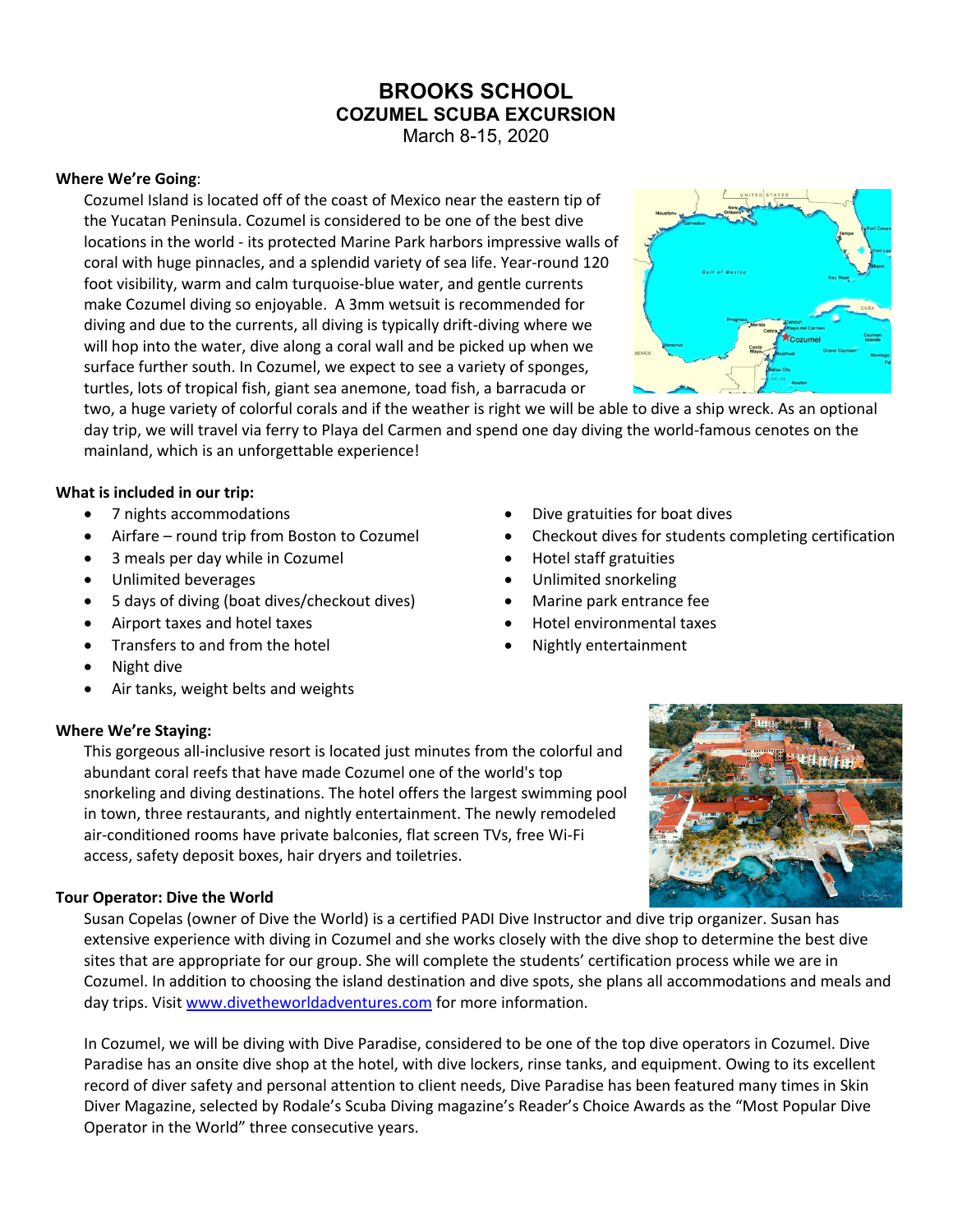## **Financial Information: \$2799**

A deposit of \$849 is necessary as soon as possible to hold the reservation**.** As spaces are very limited we suggest that you send in the deposit as soon as possible. This deposit is nonrefundable and checks should be made out to **Brooks School** (put Scuba trip in memo of check). The deposit must be submitted no later than October 15<sup>th</sup>. The remainder of \$1950 is due by January 4<sup>th</sup>. Complete the attached application and Client Release Form and return it to Mrs. Hajdukiewicz along with the deposit to reserve your place on this trip. Students will need a valid passport to travel to Cozumel. Passports that are due to expire within 6 months of travel must be renewed prior to the trip.

## **General Itinerary:**

| Date                | <b>Activity</b>                                                                       |
|---------------------|---------------------------------------------------------------------------------------|
| Sunday, March 8     | Travel from Boston to Cozumel. Leave Boston at 6am - connect through Miami and        |
|                     | arrive in Cozumel at 11:37am. Orientation tour of hotel. Discover scuba orientation   |
|                     | shore dive (checkout dive #1 for new divers and refresher for returning divers) in    |
|                     | afternoon.                                                                            |
| Monday, March 9     | Uncertified students complete checkout dives 2-4, certified divers go out on boat for |
|                     | two dives.                                                                            |
| Tuesday, March 10   | All divers boat dives (2), shopping excursion in afternoon                            |
| Wednesday, March 11 | All divers boat dives (2)                                                             |
| Thursday, March 12  | Optional day tour to Playa del Carmen for Cenotes trip. Depart hotel at 7am for Playa |
|                     | del Carmen and Cenotes dive followed by beach trip and shopping in Playa del Carmen.  |
| Friday, March 13    | All divers boat dive. Night dive departing at sunset.                                 |
| Saturday, March 14  | All divers boat dives (2), celebratory banquet dinner at hotel                        |
| Sunday, March 15    | Depart Cozumel at 12:17pm, connect through Miami and return to Boston at 8:51pm.      |

#### **Flight Information\*:**

| Service  | Flight No | Date              | From          | To            | Depart             | Arrive            |
|----------|-----------|-------------------|---------------|---------------|--------------------|-------------------|
| American | 1418      | March 8 - Sunday  | <b>Boston</b> | Miami         | $6:00 \text{ am}$  | $9:30$ am         |
| American | 4507      |                   | Miami         | Cozumel       | $10:40$ am         | $11:37$ am        |
| American | 4436      | 15 March – Sunday | Cozumel       | Miami         | $12:17 \text{ pm}$ | $2:54 \text{ pm}$ |
| American | 1074      |                   | Miami         | <b>Boston</b> | $5:30 \text{ pm}$  | $8:51$ pm         |

## **DAN Insurance:**

All participating students must have DAN (Diver's Alert Network) insurance. There are three levels of insurance and DAN also offers travel insurance that is recommended as well. See www.diversalertnetwork.org for details. DAN also offers trip insurance if you are interested in purchasing that option.

## **Playa del Carmen and Cenotes Optional Day Trip**



This is a scuba experience of a lifetime. The Riviera Maya, site of the **Dos Ojos Cavern Dive**, contains the most extensive system of under-water caverns in the world; a place where much of this natural phenomenon is yet to be discovered!. For certified open water divers, Mexico offers the world's most incredible cenotes dives, including the popular Dos Ojos and Bat Cave expedition. Explore the untouched beauty of the Yucatan waters and meet the colorful sea life and scenery within. Floating through this dreamland of natural formations in crystal clear water, you can feel the ancient and timeless forces of nature that carved the cenotes. With a

maximum depth of 30 feet (10 m), there is 1,500 feet of cavern to see without ever leaving the light zone. The tours are lead by experienced, full cave certified guides in groups of no more than four. Come and experience the dive of your life! **Includes:** Transportation to ferry, Ferry ride, private van, lunch, drinks, 2-tank Scuba Dive, Tanks, Weights, Certified Cave Dive Guide, Tax and tipping. **Price: \$150**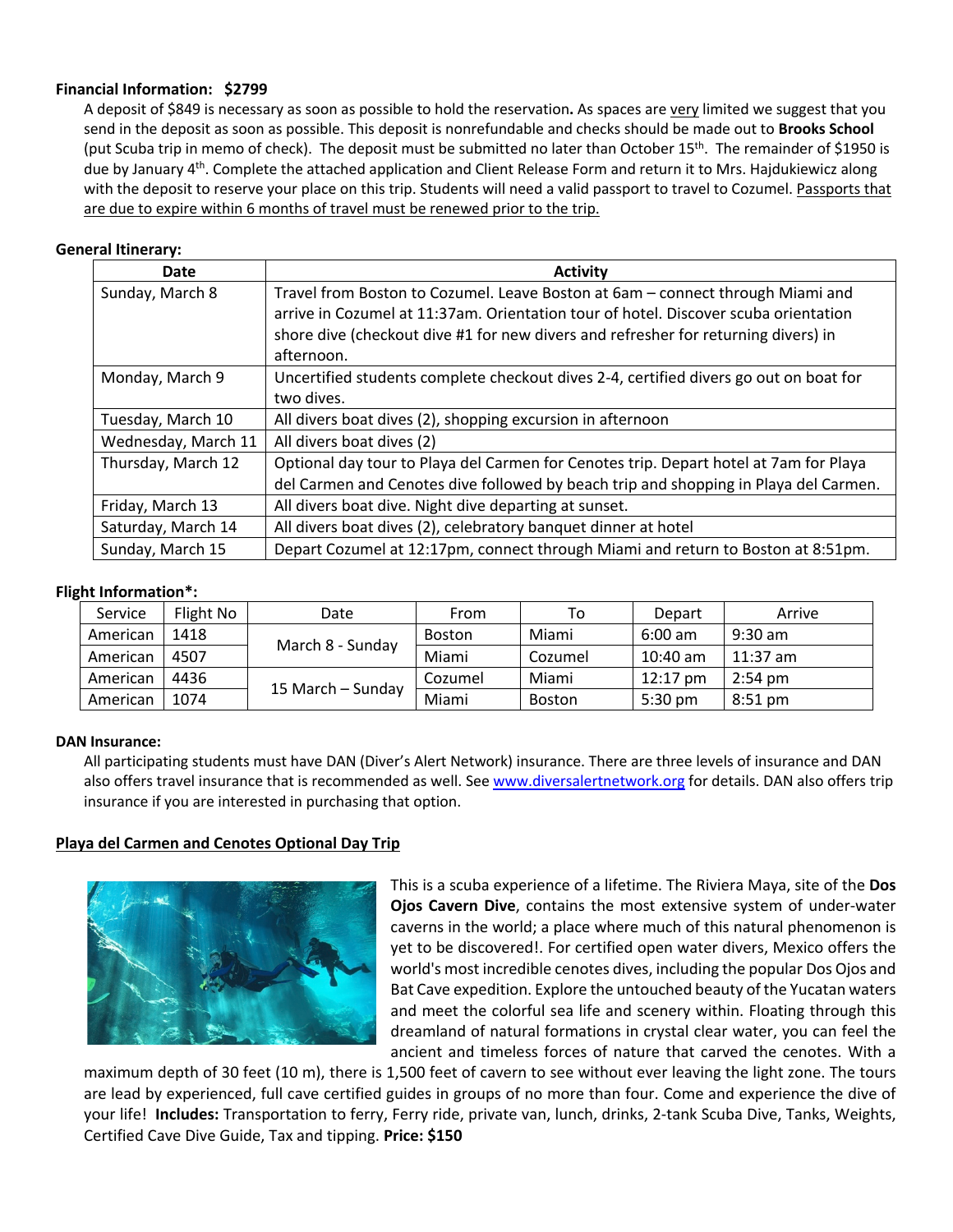## **Brooks School Application for Scuba Trip to Cozumel March 8-15, 2020**

| <b>Personal Data:</b>                                                                                                                                                                                                                                       |                                                                                                                    |
|-------------------------------------------------------------------------------------------------------------------------------------------------------------------------------------------------------------------------------------------------------------|--------------------------------------------------------------------------------------------------------------------|
|                                                                                                                                                                                                                                                             |                                                                                                                    |
|                                                                                                                                                                                                                                                             |                                                                                                                    |
|                                                                                                                                                                                                                                                             |                                                                                                                    |
|                                                                                                                                                                                                                                                             |                                                                                                                    |
|                                                                                                                                                                                                                                                             |                                                                                                                    |
|                                                                                                                                                                                                                                                             |                                                                                                                    |
|                                                                                                                                                                                                                                                             |                                                                                                                    |
|                                                                                                                                                                                                                                                             |                                                                                                                    |
| Scuba information:<br>1 I am a certified scuba diver - PADI or SSI number ____________________________                                                                                                                                                      |                                                                                                                    |
| I will get certified here at Brooks during winter term and do my certification dives on the trip<br>$\Box$                                                                                                                                                  |                                                                                                                    |
|                                                                                                                                                                                                                                                             |                                                                                                                    |
| If your passport will expire within 6 months of the trip, you must get a new one.                                                                                                                                                                           |                                                                                                                    |
| <b>Financial Data:</b><br>An \$849 deposit is necessary as soon as possible to hold the reservation. This deposit is nonrefundable and checks<br>October 15th. The remainder of \$1950 is due by January 4 <sup>th</sup> .<br><b>Medical / Health Data:</b> | should be made out to Brooks School (put Scuba club in memo of check). The deposit must be submitted no later than |
| Please include any medical conditions that may affect your travel or your participation in scuba diving.                                                                                                                                                    |                                                                                                                    |
| PLEASE SIGN HERE:                                                                                                                                                                                                                                           |                                                                                                                    |
| Applicant's Signature                                                                                                                                                                                                                                       | Date                                                                                                               |
| Parent/Guardian's Signature                                                                                                                                                                                                                                 | Date                                                                                                               |
|                                                                                                                                                                                                                                                             |                                                                                                                    |

Return this form with your deposit and Client Release to Laura Hajdukiewicz, Trip Leader and Scuba Club Advisor (room 101 or in faculty mailbox)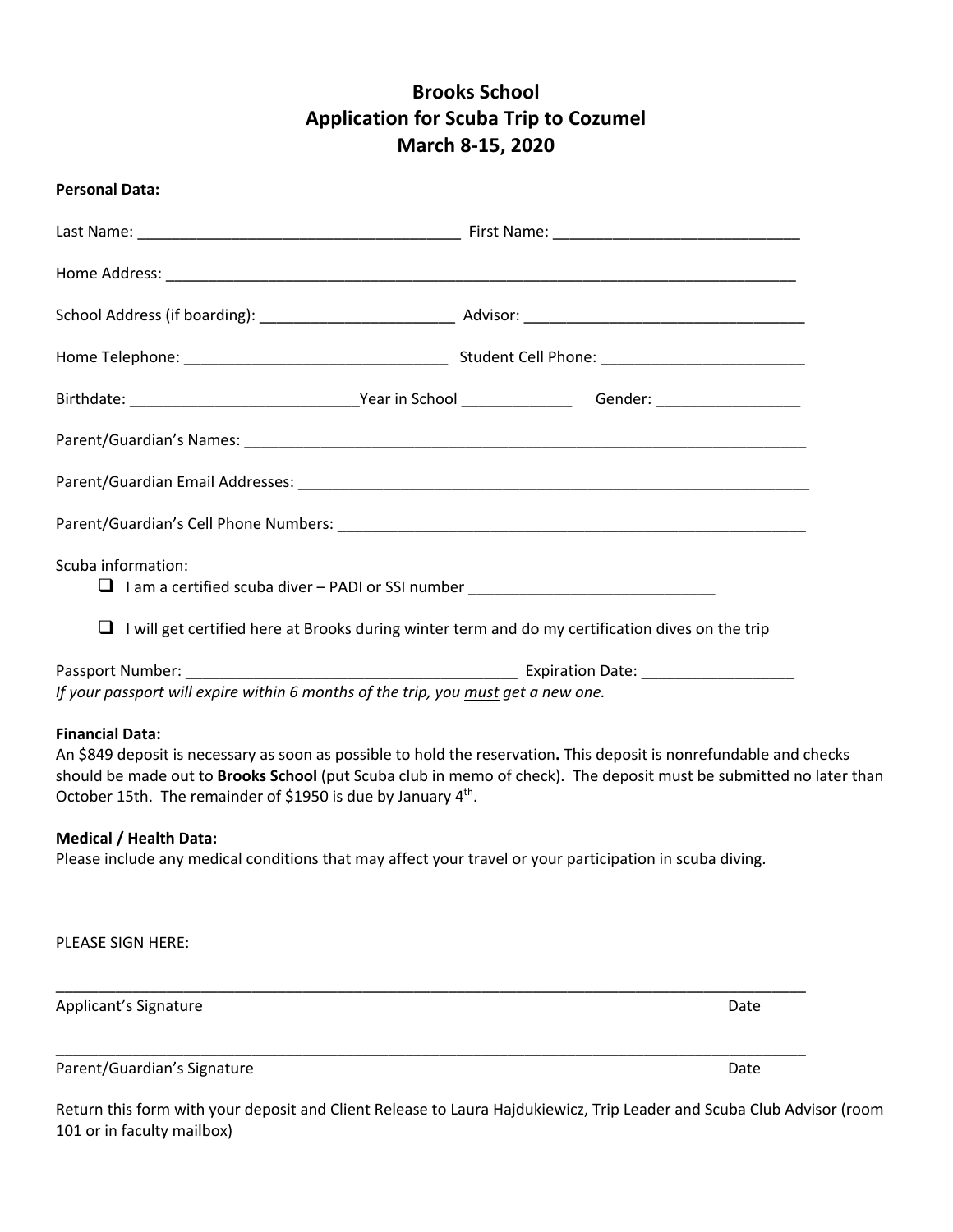#### **Dive the World Client Release & Agreement**

#### **I am an applicant for a tour with Dive the World, and acknowledge and agree to the following conditions binding upon myself, and upon my parents or guardians if I am a minor, and upon Dive the World.**

**1.** Responsibility. **Dive the World** is responsible only for the acts or omissions of its employees. Each tour begins with the takeoff of the first international flight and ends upon completion of the return flight to the U.S

**Dive the World** cannot be responsible for events beyond its control, including, without limitation, acts of God, war, strikes or government restrictions, or any other circumstances of *force majeure*; nor, in the absence of its own negligence, for personal injury, accidents, death, property damage or loss, delay caused by persons **not** controlled by **Dive the World**, including, without limitation, airlines, bus companies, railways, hotels, restaurants, taxis or any other agency, company or individual.

**Dive the World** is not responsible for loss of a government-issued passport, travel documents or airline tickets, loss or damage to luggage or any other personal belongings, or for consequential damages in any event. I understand the airlines' diverse policies concerning lost air tickets, and I accept financial responsibility for replacement of my ticket should it become lost. It is also my responsibility to pursue any refund directly from the airline. **Dive the World** reserves the right to cancel any participant at any time for reasons which appear to be valid in its sole judgment. **Dive the World** shall have the right, without refund, to send home (on notice to parent or guardian for minors), at his/her own expense, and without escort, any participant who does not adhere to **Dive the World** rules and regulations, or who infringes upon others' enjoyment of the tour. I agree to release **Dive the World**, its agents and employees, my local school and school district, chaperones and the group leader from all claims arising out of such events, acts, or omissions.

I understand that if I am expelled from school, or under other disciplinary measures instituted by my teacher, school or other authorities, or if I fail to meet the requirements for this tour as set forth by my teacher, school, school administrators or others, I could be declared ineligible to participate in the tour. My application may be cancelled, no refund given and I will be subject to the cancellation/refund policy published in the Terms and Conditions.

**2.** Airlines liability for loss or damage to baggage is limited. Contact the airlines for baggage liability limits. Airlines accept no liability for fragile or perishable articles. Higher limits of liability may be obtained from the airlines by paying the charge contained in the carriers' tariffs, or optional baggage protection insurance can be purchased. I understand that the airlines liability for death/injury is limited by their tariffs and/or by the Warsaw Convention.

**3. Dive the World** is not responsible for me when I am absent from **Dive the World** scheduled activities. I accept liability for any financial obligations incurred by me, or any damage or injury caused by me while on a **Dive the World** tour.

**4.** If I become ill, injured or incapacitated during my tour, **Dive the World** will do whatever it deems necessary to preserve my health and safety including, without limitation, obtaining medical treatment for me at my expense, and/or transporting me at my own or my parents' expense back to my home for medical reasons. I agree to pay or reimburse any extra expenses incurred on my behalf by my group leader or other group members for medical or other reasons.

**5.** If I wish to withdraw from a **Dive the World** tour, I must do so individually in writing. There are no refunds unless decided differently by **Dive the World** owner.

**6.** Tour prices are based on exchange rates, air fares and tariffs in effect as of May 1, 2014, and are subject to change due to inflation, fuel surcharges or currency fluctuations. All prices are quoted in U.S. dollars

If I fail to meet payment deadlines for any reason, I will be assessed a weekly tuition surcharge at the discretion of **Dive the World.** I agree to pay the weekly surcharge of \$50. I understand that if I miss my deadline and am subsequently surcharged, I cannot then cancel and expect to receive a full refund without penalty. A standard refund policy applies.

**Dive the World** reserves the right to discontinue a tour due to low enrollment or other reasons, and/or make certain changes in departure dates, cities, the order of an itinerary, activities, hotels, group leader assignments, airlines, determination of flight routings, services, fees or other itinerary modifications as may be required, in its sole discretion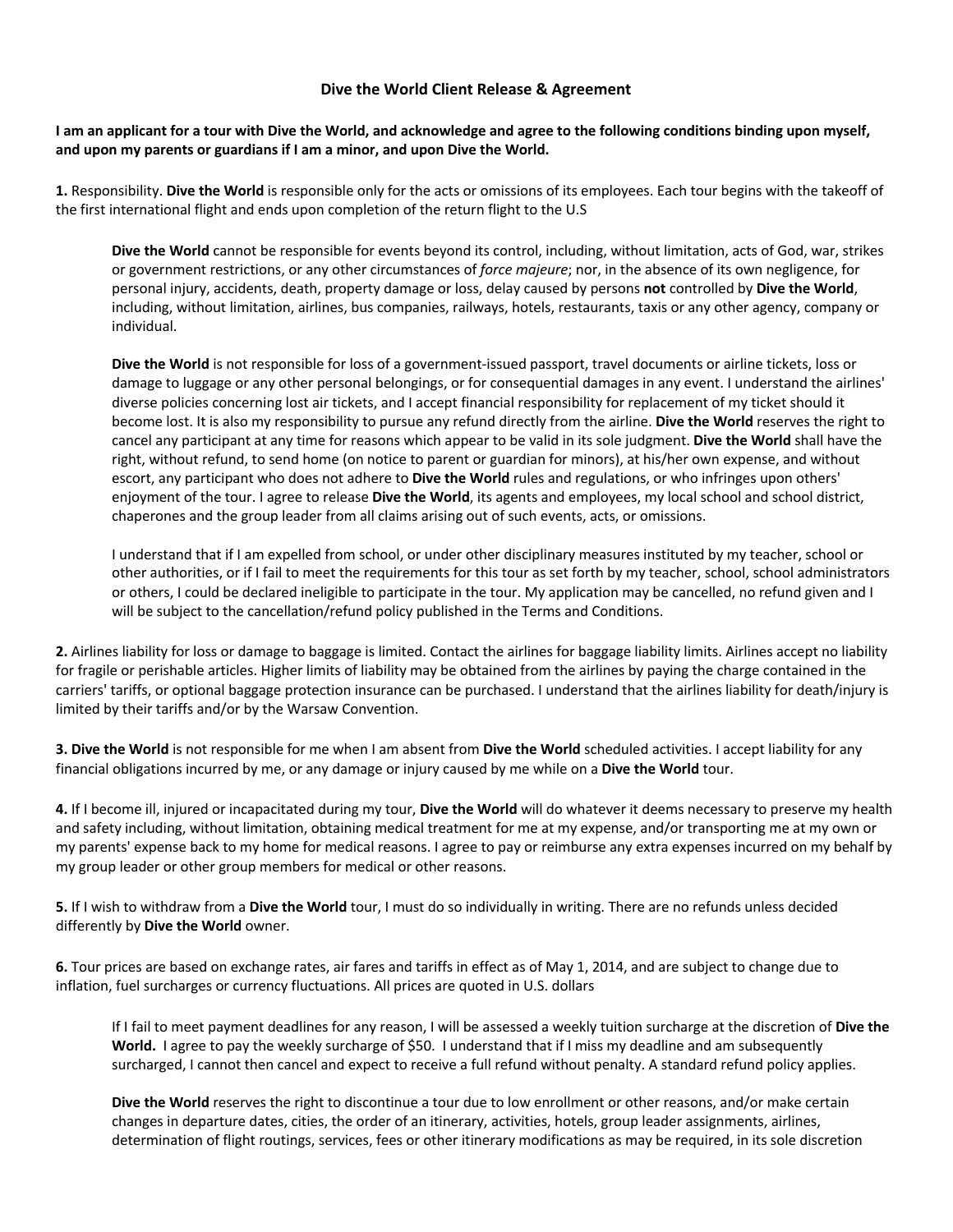If tour features are unavailable for any reason, substitutions will be made whenever possible. If substitutions are not possible, no refunds may be made. Group travel requires more flexibility than individual travel in order to offer high-quality tours at affordable prices. I understand that these changes are not grounds for cancellation without penalty, or for refunds after the tour. I understand that my group organizer is authorized to choose alternatives on behalf of the entire group.

NOTE: **Dive the World** reserves the right to change departure dates within the same weekend (or the nearest weekend for winter and spring departures. If such a change results in a airline or hotel fare change, all group members must pay the published tuition fee for the new fares. I understand that these changes are not grounds for cancellation without penalty, or for refunds after the tour.

The published itineraries are sample descriptions only. Actual program itineraries may vary in certain respects. Flight information, hotel assignments and day-by-day itineraries will be available approximately one week prior to departure.

**7. Dive the World** and the airlines reserve the right to substitute airlines, to make changes in equipment, the itinerary, departure and arrival dates, times or cities, or to alter the itinerary, and I agree to accept any such changes. No refunds will be made under these circumstances, and **Dive the World** will attempt to provide comparable services or accommodations. Single plane service, specific airlines and/or schedules are not guaranteed.

**8.** Special sporting, religious, political or other events may in rare instances produce the unavailability of centrally-located hotel accommodations or scheduled services. In such cases, **Dive the World** reserves the right to provide alternate accommodations and/or services, or to charge a supplement.

**9.** If my tour is being sponsored by my school, school board, school district, individual school administrator, or local municipality, I will be notified of this fact in writing. Otherwise, I understand that my tour is not officially sponsored, contracted, paid for, or regulated by any of these groups or individuals, even though my school may, as a convenience, allow the use of school premises for planning the tour. I hereby and expressly waive all claims against any such groups or individuals which might arise out of the tour, or relate to it in any manner, including changes in school/school board administrative policies concerning "school" travel trips.

**10.** I understand **Dive the World** reserves the right to select a qualified replacement for my group leader if he or she is unwilling or unable to accompany the group, for any reason

**11.** If I have any medical conditions which may affect my travel, I will send a confidential letter to **Dive the World** describing these conditions.

**12.** I am responsible for obtaining and carrying a current passport, and any necessary visas for countries I am to visit. My inability to obtain such documents shall not constitute grounds for cancellation without penalty. The standard refund policy applies.

**13.** I understand that this Agreement is expressly between me and **Dive the World**, and that it cannot be modified by a third party, including my group organizer, school, or school board. I understand that **Dive the World** is not responsible for third party errors. No exceptions will be made to this Agreement or to the Terms and Conditions. Any modification or extension of this Agreement by **Dive the World** must be made in writing by an officer of **Dive the World**.

**14.** I understand that this Agreement shall be governed by the laws of the Commonwealth of Massachusetts.

| Signed by Parent/Guardian: | dated |
|----------------------------|-------|
|                            |       |
| Signed by Student          | dated |

Return with deposit and application to Laura Hajdukiewicz, Scuba Club Advisor